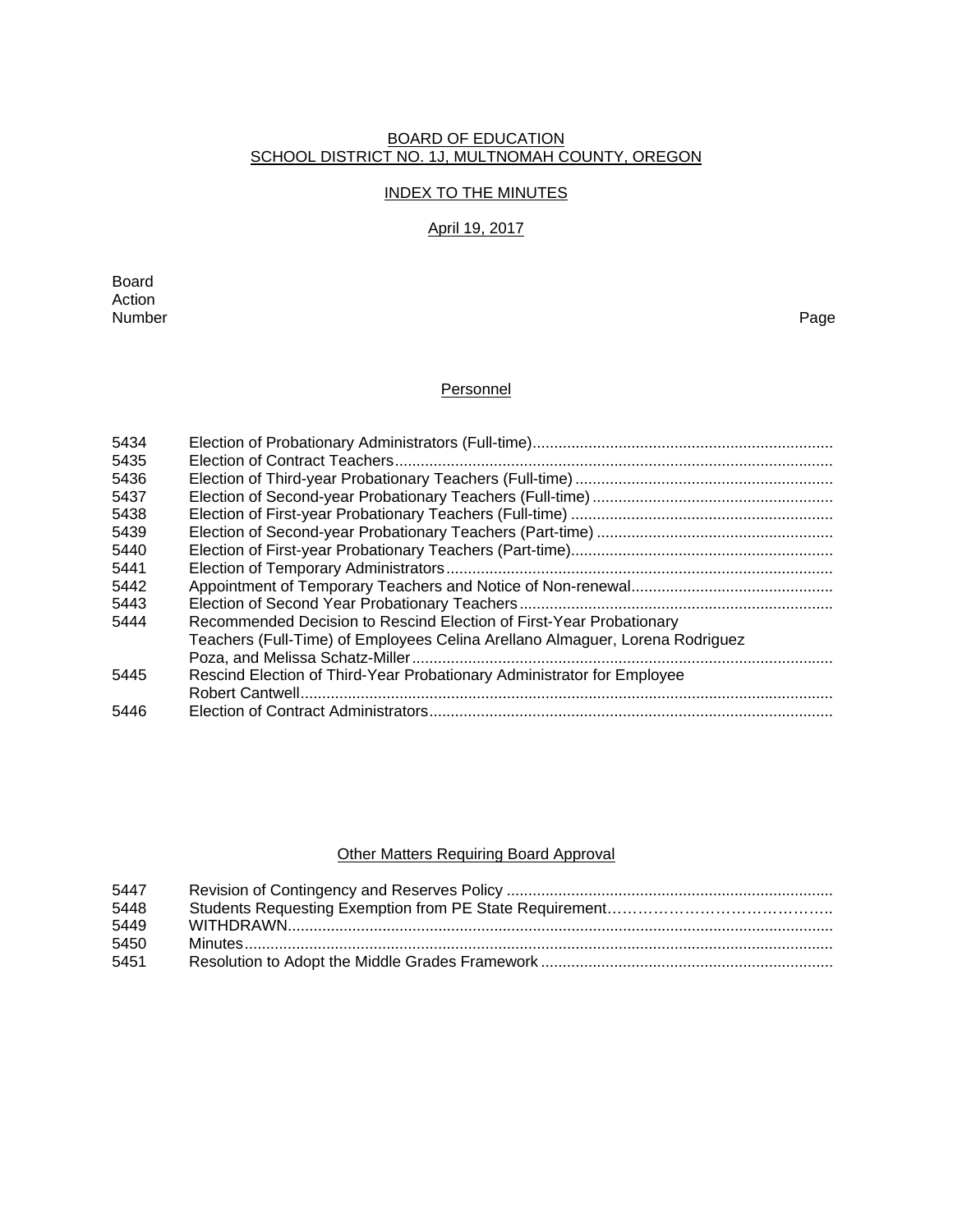## **Personnel**

The Interim Superintendent RECOMMENDED adoption of the following items:

## Resolutions 5434 through 5446

Director Anthony moved and Director Rosen seconded the motion to adopt the above numbered items. The motion was put to a voice vote and passed unanimously (5-yes, 0-no), with Directors Esparza Brown and Koehler absent, and Student Representative Bradley voting yes, unofficial.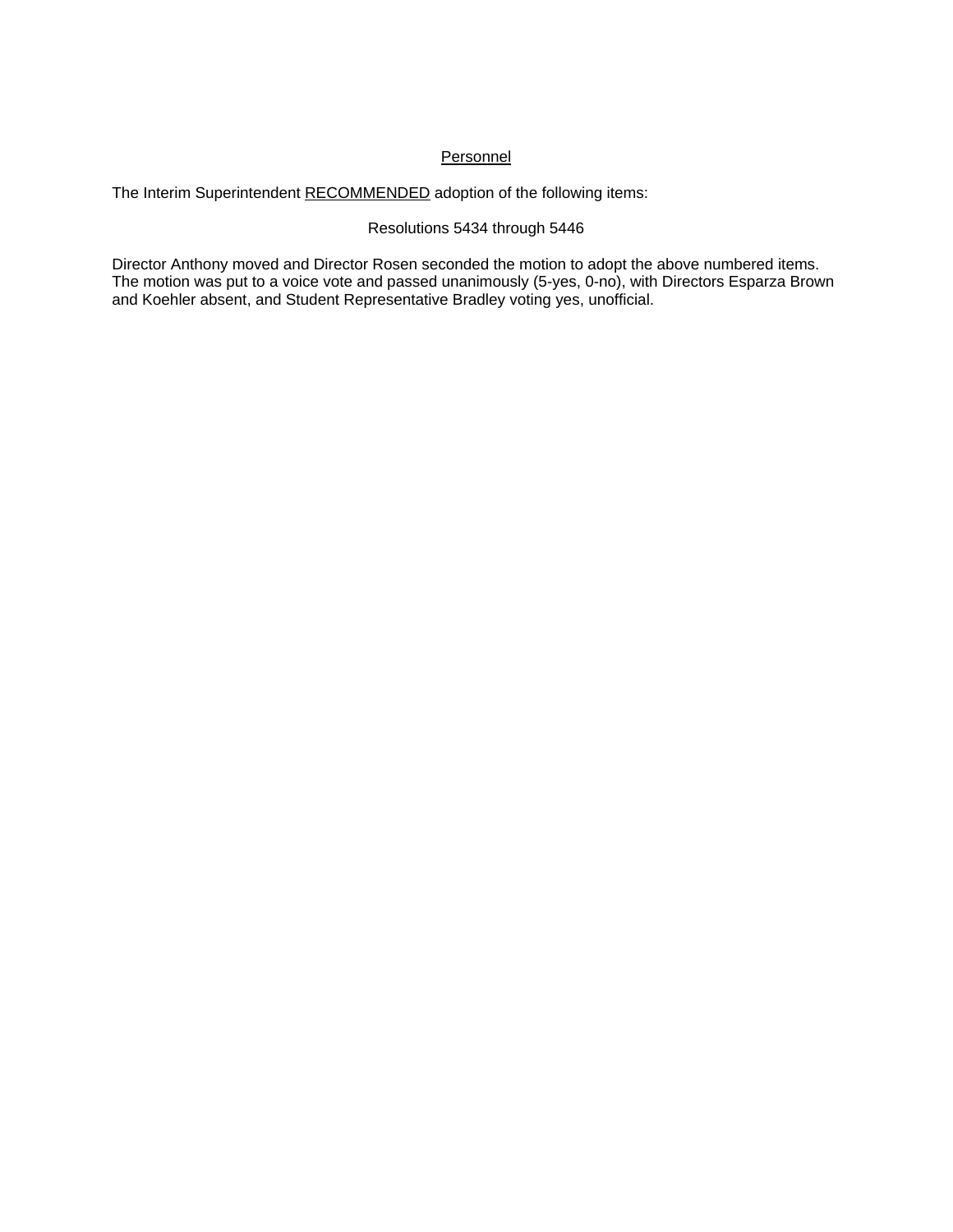#### Election of Probationary Administrators (Full-time)

## **RECITAL**

On the advice of the Chief Human Resources Officer, the Superintendent recommends that the administrator listed below be elected as a Probationary Administrator.

### **RESOLUTION**

The Board of Education accepts the Superintendent's recommendation, and by this resolution hereby elects as Probationary Administrator for the school year 2016-17 the following person, subject to the employment terms and conditions set out in the standard form contract approved by legal counsel for the District and to be placed on the applicable Salary Guide that now exists or is hereafter amended:

*Full-time*

| First   | Last |        |  |
|---------|------|--------|--|
| Matthew | Fide | 027204 |  |

*S. Murray* 

## **RESOLUTION No. 5435**

#### Election of Contract Teachers

## **RECITAL**

On the advice of the Chief Human Resources Officer, the Superintendent recommends that the teacher listed below who has been employed by the District as a regularly appointed teacher for three or more successive school years be elected as a Contract Teacher.

### **RESOLUTION**

The Board of Education accepts the Superintendent's recommendation**,** and by this resolution hereby elects as a Contract Teachers for the school year 2016-17 the following person:

| <b>First</b> | Last   | חו     |
|--------------|--------|--------|
| Robi         | Osborn | 008732 |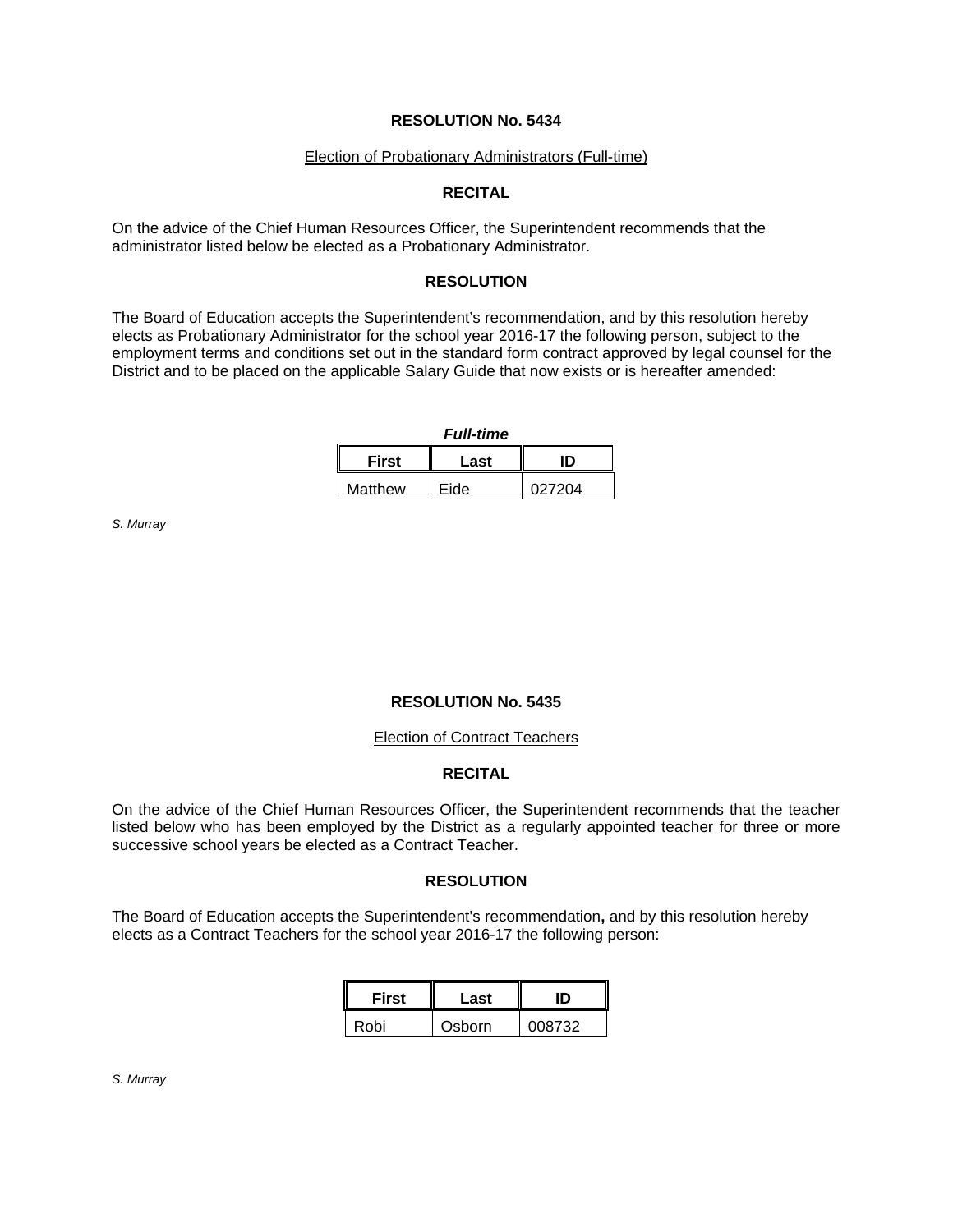### Election of Third-year Probationary Teachers (Full-time)

## **RECITAL**

On the advice of the Chief Human Resources Officer, the Superintendent recommends that the teacher listed below be elected as Third-year Probationary Teacher.

### **RESOLUTION**

The Board of Education accepts the Superintendent's recommendation, and by this resolution hereby elects as Third-year Probationary Teacher for the school year 2016-17 the following person, subject to the employment terms and conditions set out in the standard form contract approved by legal counsel for the District and with all to be placed on the applicable Salary Guide that now exists or is hereafter amended:

| <b>Full-Time</b>     |                     |    |  |
|----------------------|---------------------|----|--|
| <b>First</b><br>Last |                     | ID |  |
| Katia                | Fleischman   022447 |    |  |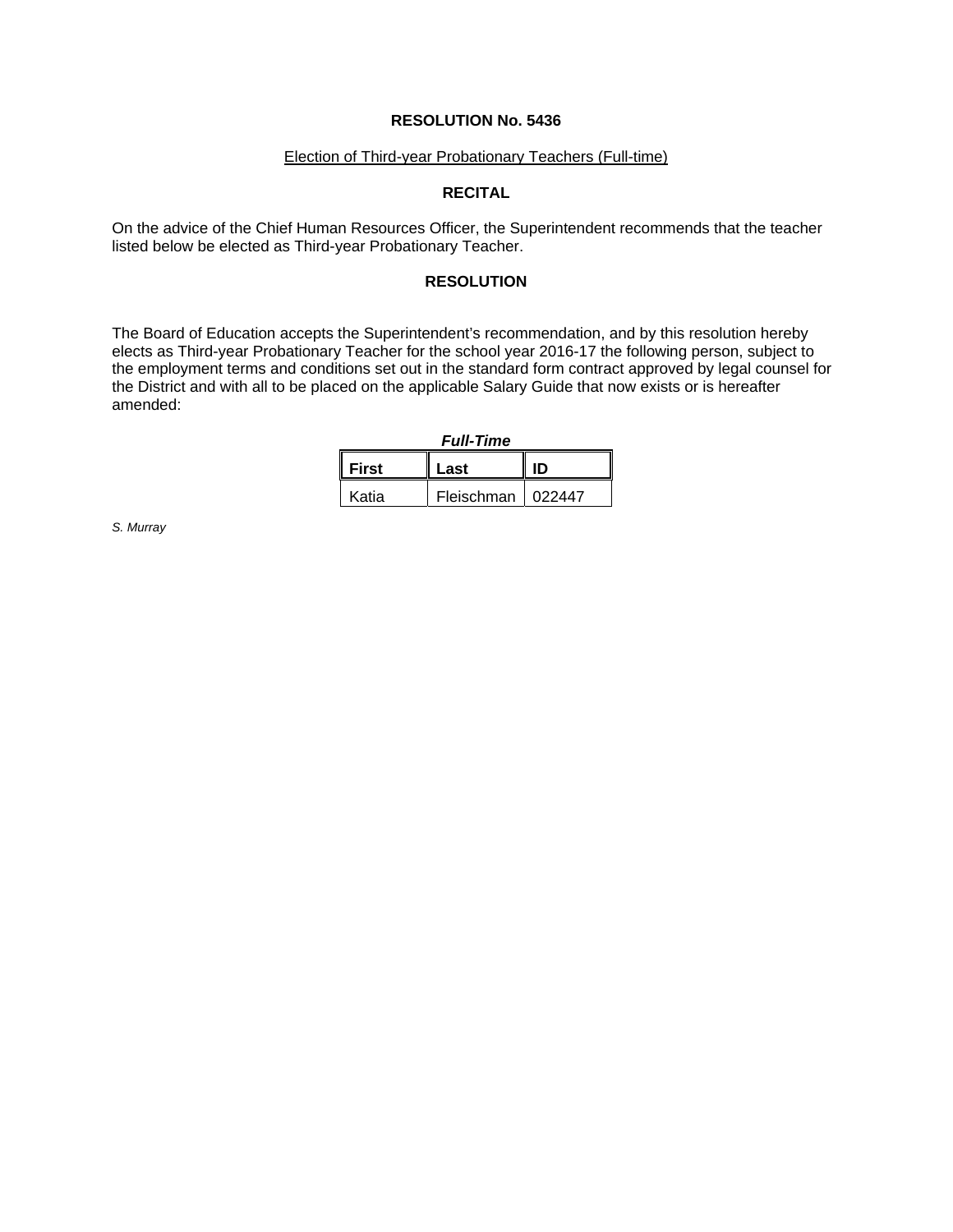### Election of Second-year Probationary Teachers (Full-time)

## **RECITAL**

On the advice of the Chief Human Resources Officer, the Superintendent recommends that the teachers listed below be elected as Second-year Probationary Teachers.

### **RESOLUTION**

The Board of Education accepts the Superintendent's recommendation, and by this resolution hereby elects as Second-year Probationary Teachers for the school year 2016-17 the following persons, subject to the employment terms and conditions set out in the standard form contract approved by legal counsel for the District and with all to be placed on the applicable Salary Guide that now exists or is hereafter amended:

| <b>First</b> | Last          | ID     |  |
|--------------|---------------|--------|--|
| Scott        | Aronson       | 020853 |  |
| Eric         | Blackford     | 025246 |  |
| Dana         | Bussey        | 024795 |  |
| Nicole       | Deniston      | 020667 |  |
| Susan        | Donohoe       | 024847 |  |
| Sara         | Fuller        | 024990 |  |
| Kenneth      | Gadbow        | 024684 |  |
| <b>Blair</b> | Hennessy      | 020004 |  |
| Natalie      | <b>Hewitt</b> | 024682 |  |
| Jason        | Horvat        | 023895 |  |
| Jessica      | lser          | 024805 |  |
| Kimberly     | Jarvis        | 020017 |  |
| Ingrid       | Johnson       | 022465 |  |
| Cecelia      | Kauth         | 024243 |  |
| Amy          | Miner         | 025099 |  |
| Julie        | Whitaker      | 021501 |  |
| Ryan         | Winerbower    | 022551 |  |
| Jenny        | Withycombe    | 025661 |  |

*Full-Time*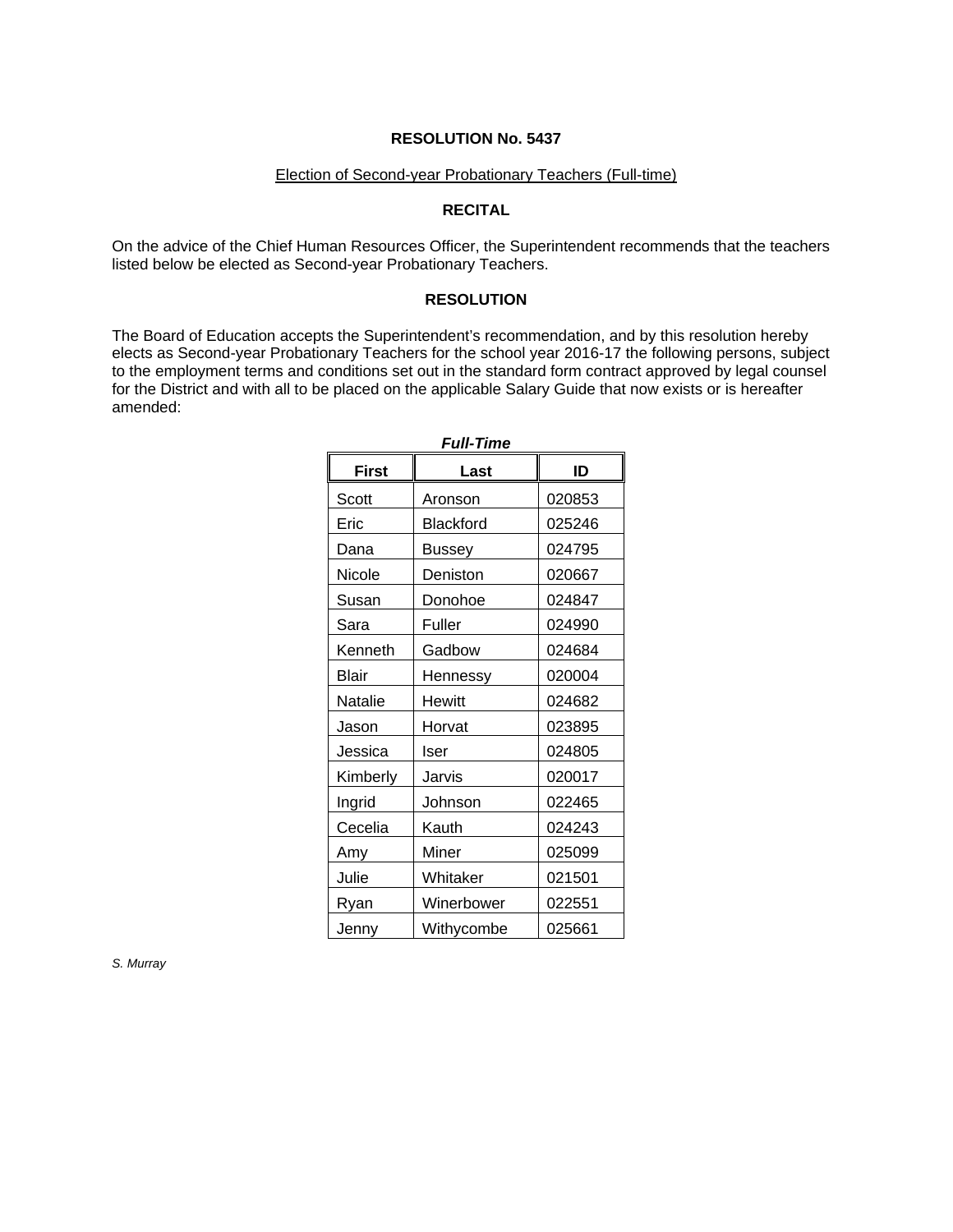### Election of First-year Probationary Teachers (Full-time)

# **RECITAL**

On the advice of the Chief Human Resources Officer, the Superintendent recommends that the teachers listed below be elected as a First-year Probationary Teachers.

### **RESOLUTION**

The Board of Education accepts the Superintendent's recommendation, and by this resolution hereby elects as First-year Probationary Teachers for the school year 2016-17 the following persons, subject to the employment terms and conditions set out in the standard form contract approved by legal counsel for the District and to be placed on the applicable Salary Guide that now exists or is hereafter amended:

| <b>Full-time</b> |                    |        |  |  |
|------------------|--------------------|--------|--|--|
| <b>First</b>     | Last               | ID     |  |  |
| Aisha            | <b>Beck</b>        | 026116 |  |  |
| Catherine        | Berg               | 026658 |  |  |
| Omar             | Casillas           | 022074 |  |  |
| Nicholas         | Cassella           | 023404 |  |  |
| Clara            | Cook               | 008317 |  |  |
| Jesse            | Erwin              | 027018 |  |  |
| Amelia           | Gilbertson         | 022270 |  |  |
| Aaron            | Green-<br>Mitchell | 026360 |  |  |
| Ming             | Hom                | 021317 |  |  |
| Megan            | Kendall            | 026304 |  |  |
| Jenny            | Locarno            | 026100 |  |  |
| Venus            | Marrooquin         | 024474 |  |  |
| Justin           | McGlynn            | 024261 |  |  |
| Christopher      | Meeker             | 025265 |  |  |
| Erik             | Mellgren           | 026087 |  |  |
| Antonia          | Mete               | 025682 |  |  |
| Adriana          | Moyola             | 017817 |  |  |
| Logan            | <b>Norris</b>      | 026105 |  |  |
| Jessica          | Notebaart          | 026761 |  |  |
| Irynne           | Padua              | 026104 |  |  |
| Emily            | Peterson           | 026385 |  |  |
| Emily            | Robins             | 026103 |  |  |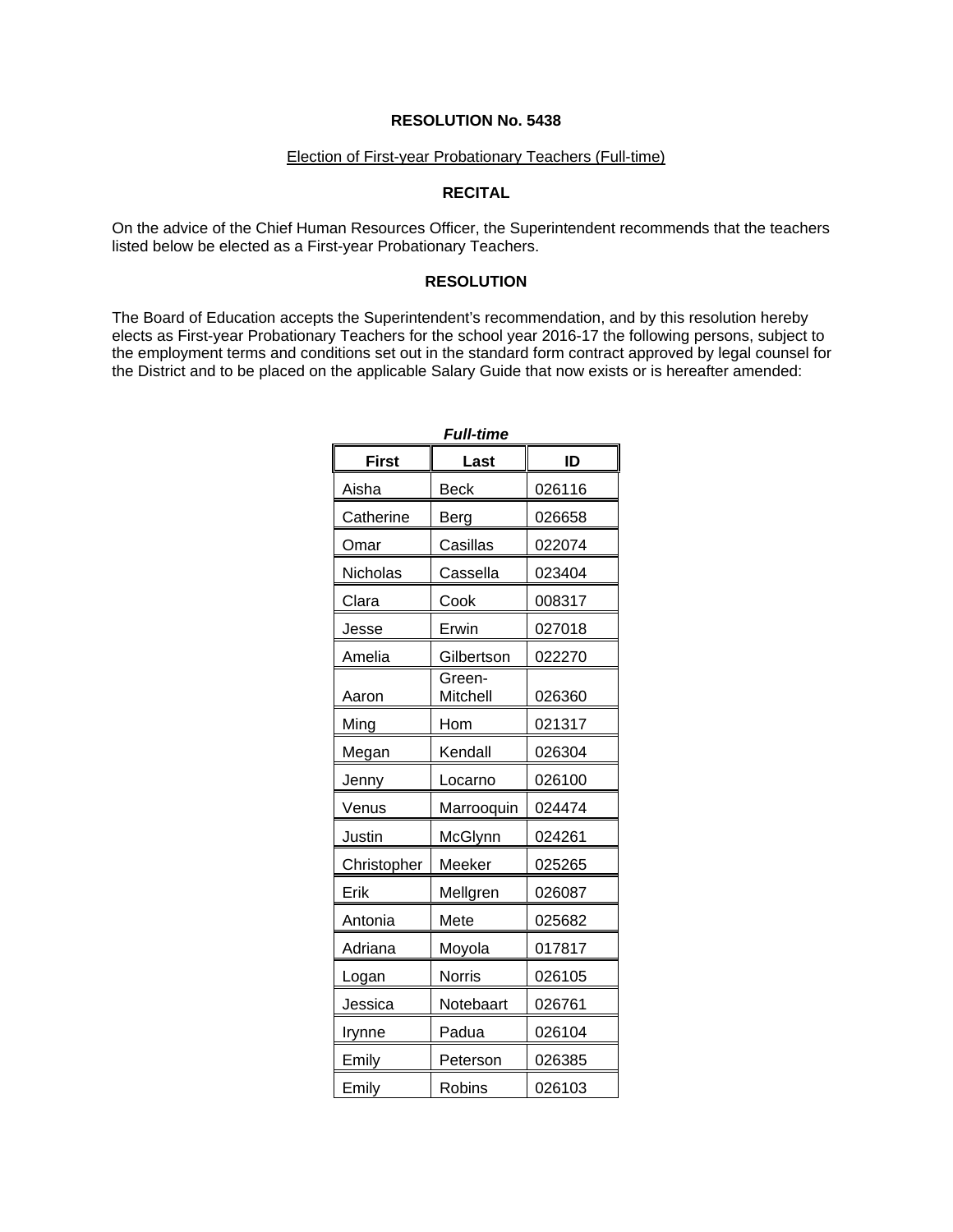| Julie   | Strange       | 026899 |
|---------|---------------|--------|
| Treasa  | <b>Street</b> | 025252 |
| Michael | Wahl          | 026082 |
| Kennedy | Zeal          | 026102 |

*S. Murray* 

#### **RESOLUTION No. 5439**

### Election of Second-year Probationary Teachers (Part-time)

## **RECITAL**

On the advice of the Chief Human Resources Officer, the Superintendent recommends that the teachers listed below be elected as Second-year Probationary Teachers.

## **RESOLUTION**

The Board of Education accepts the Superintendent's recommendation, and by this resolution hereby elects as Second-year Probationary Teachers for the school year 2016-17 the following persons, subject to the employment terms and conditions set out in the standard form contract approved by legal counsel for the District and with all to be placed on the applicable Salary Guide that now exists or is hereafter amended:

| <b>Part-Time</b>           |                |        |  |  |
|----------------------------|----------------|--------|--|--|
| <b>First</b><br>ID<br>Last |                |        |  |  |
| Liliana                    | Greenberg      | 023419 |  |  |
| Holly                      | Ingram         | 025288 |  |  |
| Kyle                       | Kertay         | 023886 |  |  |
| Reba                       | Parker         | 007758 |  |  |
| Susan                      | Verheyleweghen | 002490 |  |  |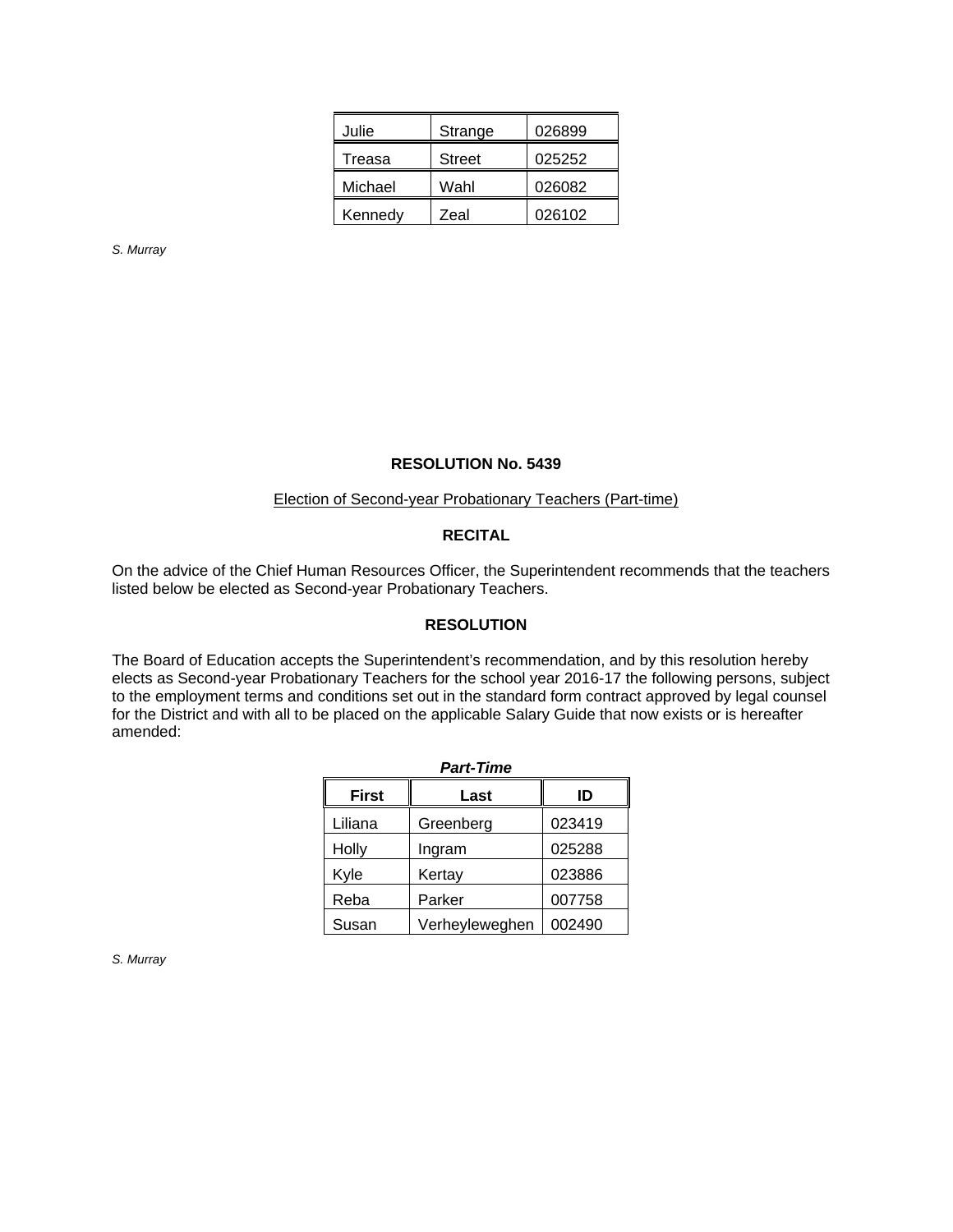### Election of First-year Probationary Teachers (Part-time)

## **RECITAL**

On the advice of the Chief Human Resources Officer, the Superintendent recommends that the teachers listed below be elected as First-year Probationary Teachers.

### **RESOLUTION**

The Board of Education accepts the Superintendent's recommendation, and by this resolution hereby elects as First-year Probationary Teachers for the school year 2016-17 the following persons, subject to the employment terms and conditions set out in the standard form contract approved by legal counsel for the District and with all to be placed on the applicable Salary Guide that now exists or is hereafter amended:

| <b>Part-Time</b> |           |        |  |  |
|------------------|-----------|--------|--|--|
| <b>First</b>     | Last      | ID     |  |  |
| Laura            | Arias     | 026442 |  |  |
| Kerstin          | Cathcart  | 025400 |  |  |
| Trask            | Colby     | 017331 |  |  |
| Danielle         | Coughlin  | 026108 |  |  |
| Christine        | Gustafson | 026766 |  |  |
| Robin            | Krill     | 024431 |  |  |
| Barbara          | Linehan   | 026609 |  |  |
| Susan            | McLawhorn | 026111 |  |  |
| Natalie          | Rangel    | 026936 |  |  |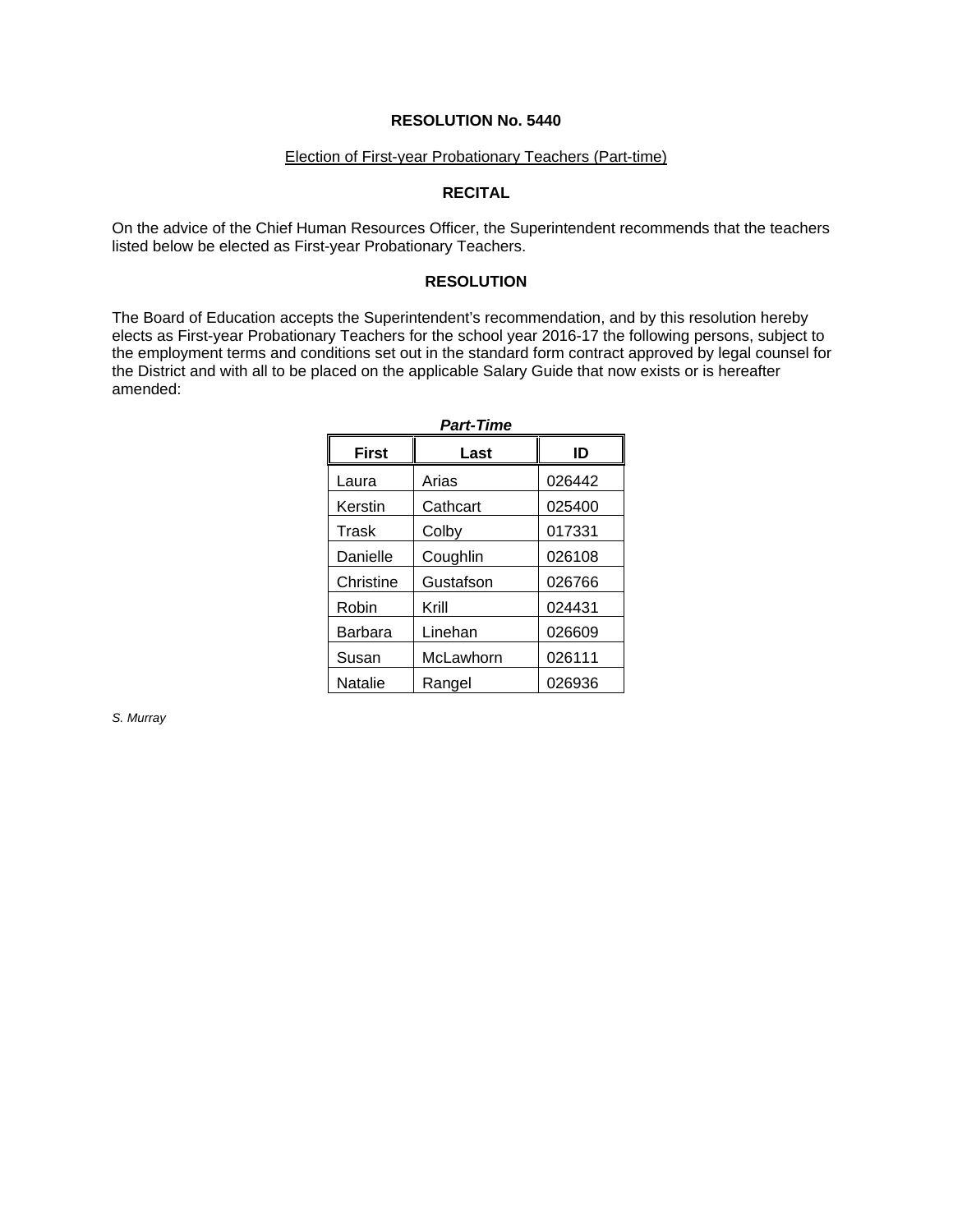#### **Election of Temporary Administrators**

## **RECITAL**

The following person has served or will serve in administrative positions with the District, and the Superintendent recommends them to the Board of Education ("Board") for election as Temporary Administrators.

## **RESOLUTION**

The Board accepts the Superintendent's recommendation and by this resolution hereby elects as Temporary Administrator for the school year 2016-17 the following person, according to the employment terms and conditions set out in the standard District contract, with all to be placed on the applicable Salary Guide that now exists or is hereafter amended:

| <b>First</b> | Last   |        |  |
|--------------|--------|--------|--|
| Dana         | Jacobs | 005629 |  |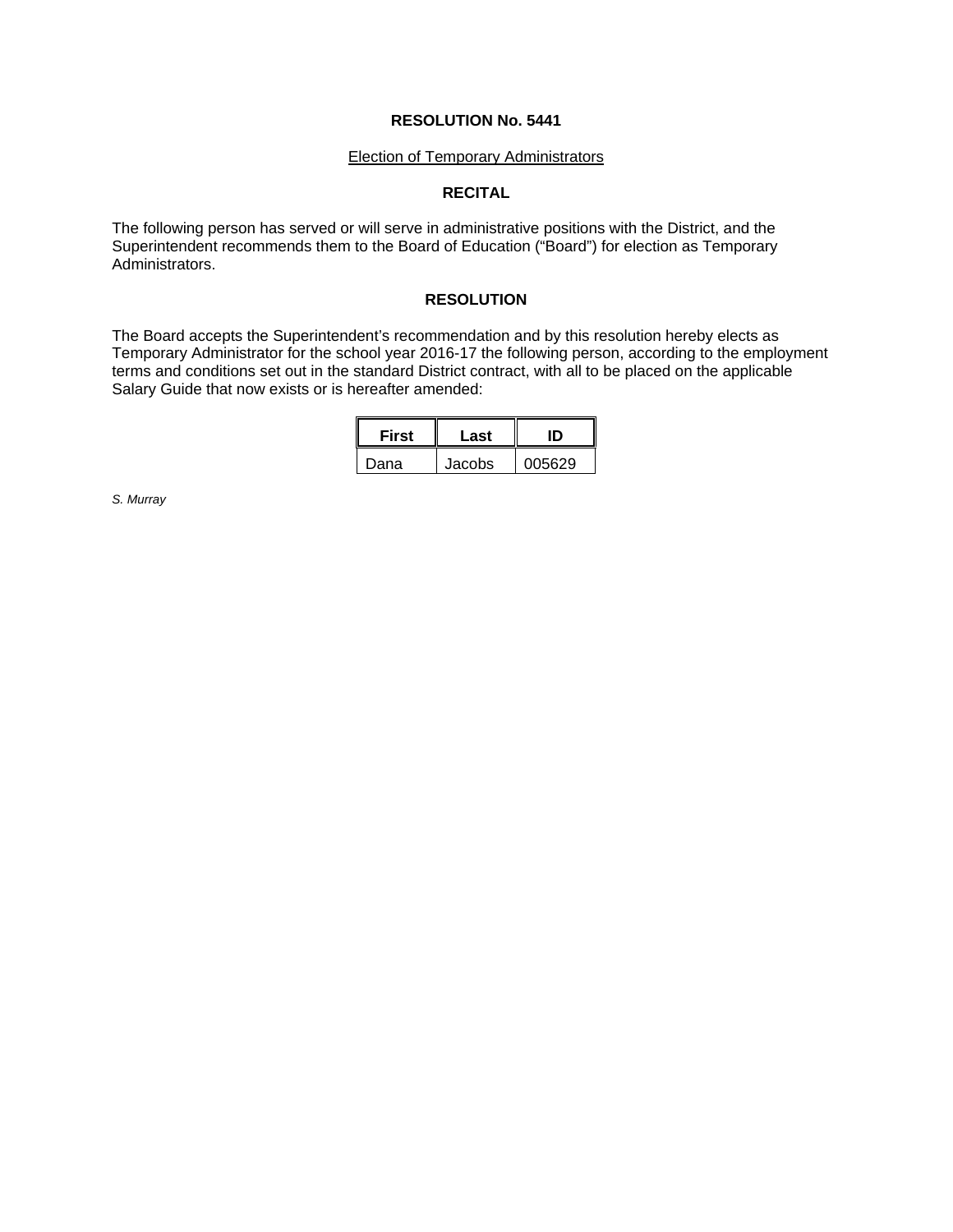### Appointment of Temporary Teachers and Notice of Non-renewal

# **RESOLUTION**

The Board of Education accepts the recommendation to designate the following persons as temporary teachers for the term listed below. These temporary contracts will not be renewed beyond their respective termination dates because the assignments are temporary and District does not require the teachers' services beyond completion of their respective temporary assignments.

| <b>First</b>  | Last              | ID     | Eff. Date  | <b>Term Date</b> |
|---------------|-------------------|--------|------------|------------------|
| Marni         | Afryl             | 015818 | 9/26/2016  | 6/13/2017        |
| Layla         | Ali               | 026270 | 2/1/2017   | 3/25/2017        |
| Jennifer      | Andres            | 027031 | 12/12/2016 | 6/19/2017        |
| Amy           | Angell            | 011753 | 1/23/2017  | 6/13/2017        |
| Celina        | Arellano Almaguer | 026365 | 8/23/2016  | 6/14/2017        |
| Laura         | Axon              | 023549 | 2/13/2017  | 6/13/2017        |
| Jessica       | <b>Batty</b>      | 025988 | 1/30/2017  | 6/13/2017        |
| Jason         | Bensley           | 023554 | 1/30/2017  | 6/13/2017        |
| Tamar         | <b>Berk</b>       | 024772 | 8/23/2016  | 6/13/2017        |
| Geiner        | Bernard           | 026288 | 2/15/2017  | 6/13/2017        |
| Susan         | Berniker          | 017122 | 11/22/2016 | 6/13/2017        |
| Yvonne        | <b>Berry</b>      | 002607 | 1/5/2017   | 6/13/2017        |
| Nicole        | <b>Betz</b>       | 012416 | 1/3/2017   | 3/14/2017        |
| Sharon        | <b>Bird</b>       | 006183 | 2/13/2017  | 6/13/2017        |
| Kristina      | <b>Blanton</b>    | 019945 | 11/16/2016 | 6/13/2017        |
| Patricia      | <b>Brent</b>      | 015679 | 12/5/2016  | 6/13/2017        |
| Jonathan      | <b>Buford</b>     | 023228 | 11/14/2016 | 6/13/2017        |
| Jacqueline    | Carver            | 003854 | 1/30/2017  | 6/19/2017        |
| Sarah         | Centerwall        | 026458 | 8/29/2016  | 6/13/2017        |
| Christina     | Cone              | 026842 | 1/3/2017   | 6/13/2017        |
| Elisabeth     | Connelly          | 026688 | 10/10/2016 | 6/13/2017        |
| Shannon       | D'Aurora          | 018820 | 8/23/2016  | 12/16/2016       |
| Teresa        | Doss              | 007251 | 2/2/2017   | 6/13/2017        |
| Noelle        | Eaton             | 025659 | 7/1/2016   | 6/13/2017        |
| <b>Blake</b>  | Engeldorf         | 025165 | 8/23/2016  | 6/13/2017        |
| Kasey         | Fernandez         | 027068 | 1/9/2017   | 6/19/2017        |
| Krista        | Franklin          | 023658 | 3/1/2017   | 6/13/2017        |
| Amanda        | Freund            | 023616 | 10/26/2016 | 6/13/2017        |
| Melinda       | Gallimore         | 023864 | 2/1/2017   | 6/13/2017        |
| Evan          | Griffith          | 022795 | 1/3/2017   | 2/16/2017        |
| Melanie       | Guthrie           | 026689 | 2/8/2017   | 6/13/2017        |
| Sean          | Gutmann           | 013235 | 11/23/2016 | 6/13/2017        |
| <b>Brandi</b> | Hall              | 013703 | 1/3/2017   | 6/13/2017        |
| Frederic      | Harder            | 027312 | 3/6/2017   | 6/13/2017        |
| Tara          | Harding           | 026797 | 12/15/2016 | 6/13/2017        |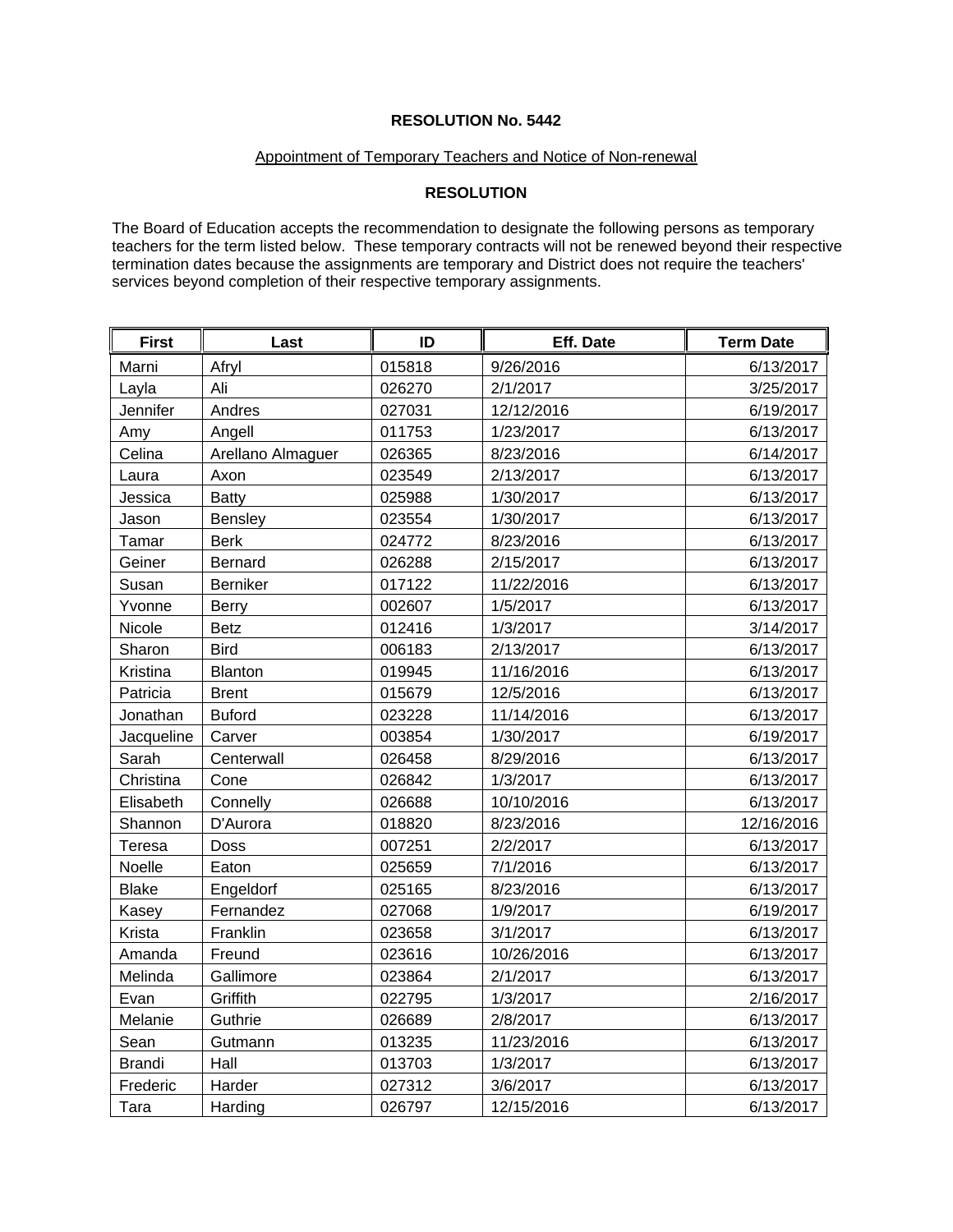| Kari           | Harms             | 027208 | 2/13/2017  | 6/19/2017 |
|----------------|-------------------|--------|------------|-----------|
| Karin          | Hassett           | 003952 | 8/23/2016  | 6/13/2017 |
| Jennifer       | Hellman           | 013697 | 2/6/2017   | 6/13/2017 |
| Laurie         | Hilliard          | 018483 | 9/16/2016  | 6/13/2017 |
| Alexis         | Howell-Kubler     | 020582 | 1/3/2017   | 6/13/2017 |
| Joni           | Huntley           | 006248 | 1/3/2017   | 6/13/2017 |
| Ryan           | Inahara           | 023911 | 9/27/2016  | 6/13/2017 |
| Suzanne        | Jaynes            | 002950 | 10/10/2016 | 6/21/2017 |
| Niki           | Johnson           | 026985 | 1/3/2017   | 6/13/2017 |
| Thomas         | Johnson           | 023665 | 8/24/2016  | 6/13/2017 |
| Andrew         | Judd              | 026693 | 10/10/2016 | 6/13/2017 |
| John           | Killen            | 026680 | 10/3/2016  | 6/13/2017 |
| <b>Brandi</b>  | Kruse             | 026846 | 2/7/2017   | 6/13/2017 |
| Jennifer       | Lee               | 025188 | 1/3/2017   | 6/13/2017 |
| Katherine      | Licitra           | 020012 | 1/3/2017   | 6/13/2017 |
| Christina      | Lockett           | 026807 | 10/24/2016 | 6/13/2017 |
| Christina      | Lohbeck           | 026691 | 2/28/2017  | 6/13/2017 |
| Lisa           | Lum               | 009235 | 1/3/2017   | 6/13/2017 |
| Marissa        | Manza             | 026938 | 11/4/2016  | 6/13/2017 |
| Carol          | Martin            | 003458 | 9/6/2016   | 6/13/2017 |
| Mary           | Megivern          | 003343 | 11/1/2016  | 6/19/2017 |
| <b>Brenda</b>  | Morales-Galicia   | 023363 | 11/28/2016 | 6/13/2017 |
| Ashley         | Murray            | 025320 | 2/13/2017  | 6/13/2017 |
| Jodi           | Natale-Blue       | 026608 | 12/23/2016 | 6/13/2017 |
| <b>Bruce</b>   | Niemann           | 018823 | 1/3/2017   | 6/13/2017 |
| Maureen        | O'Dea             | 005844 | 2/27/2017  | 4/30/2017 |
| Janell         | Orchard           | 025233 | 2/27/2017  | 6/13/2017 |
| Wendy          | Orloff            | 026951 | 11/14/2016 | 6/13/2017 |
| Steven         | Pape              | 026423 | 8/30/2016  | 6/13/2017 |
| Oluyinka       | Parsons-Akinjiola | 027197 | 1/25/2017  | 6/13/2017 |
| Tetyana        | Pellicano         | 025749 | 12/7/2016  | 2/5/2017  |
| Matthew        | Plies             | 008704 | 2/6/2017   | 6/13/2017 |
| Sarah          | Priddy            | 026942 | 11/8/2016  | 6/13/2017 |
| Holli          | Prohaska          | 010614 | 12/14/2016 | 6/13/2017 |
| Tammy          | Rebischke         | 024997 | 11/29/2016 | 6/13/2017 |
| Silvia         | Rendon Navas      | 026271 | 9/27/2016  | 6/13/2017 |
| Lorena         | Rodriguez Poza    | 026470 | 8/23/2016  | 6/14/2017 |
| Olivia         | Rush              | 017977 | 2/13/2017  | 6/13/2017 |
| <b>Barbara</b> | Sandhorst         | 007035 | 1/3/2017   | 6/19/2017 |
| Melissa        | Schatz-Miller     | 026299 | 8/23/2016  | 6/13/2017 |
| Nathan         | Schlingmann       | 026857 | 10/18/2016 | 6/13/2017 |
| Mark           | Sherman           | 020306 | 9/14/2016  | 6/13/2017 |
| Mark           | Sherman           | 020306 | 9/14/2016  | 6/13/2017 |
| Mary           | Smith             | 025885 | 1/3/2017   | 6/13/2017 |
| Matthew        | Strube            | 013710 | 8/23/2016  | 6/13/2017 |
| Michelle       | Tang              | 026796 | 2/6/2017   | 6/13/2017 |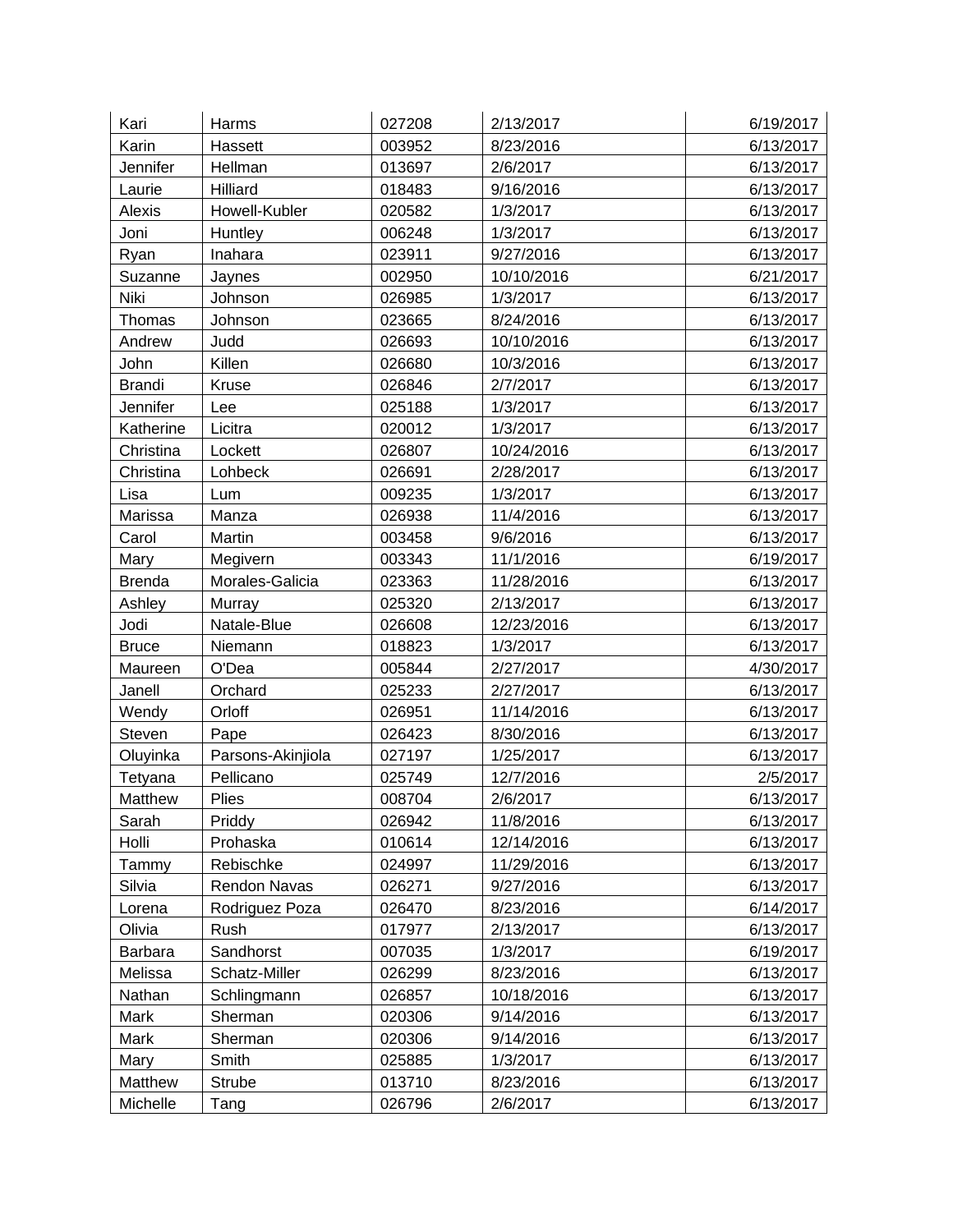| Pamela   | Taylor  | 002948 | 11/7/2016  | 6/13/2017 |
|----------|---------|--------|------------|-----------|
| Mary     | Tran    | 018965 | 3/10/2017  | 6/13/2017 |
| Carolyn  | Travers | 024411 | 1/30/2017  | 6/13/2017 |
| Margaret | Walter  | 001903 | 11/14/2016 | 6/13/2017 |
| Charise  | Weihs   | 022171 | 10/17/2016 | 6/13/2017 |
| Kurt     | Weist   | 015939 | 12/12/2016 | 6/13/2017 |
| Laura    | Wilson  | 015596 | 11/29/2016 | 6/13/2017 |
| Sydney   | York    | 008823 | 10/24/2016 | 6/13/2017 |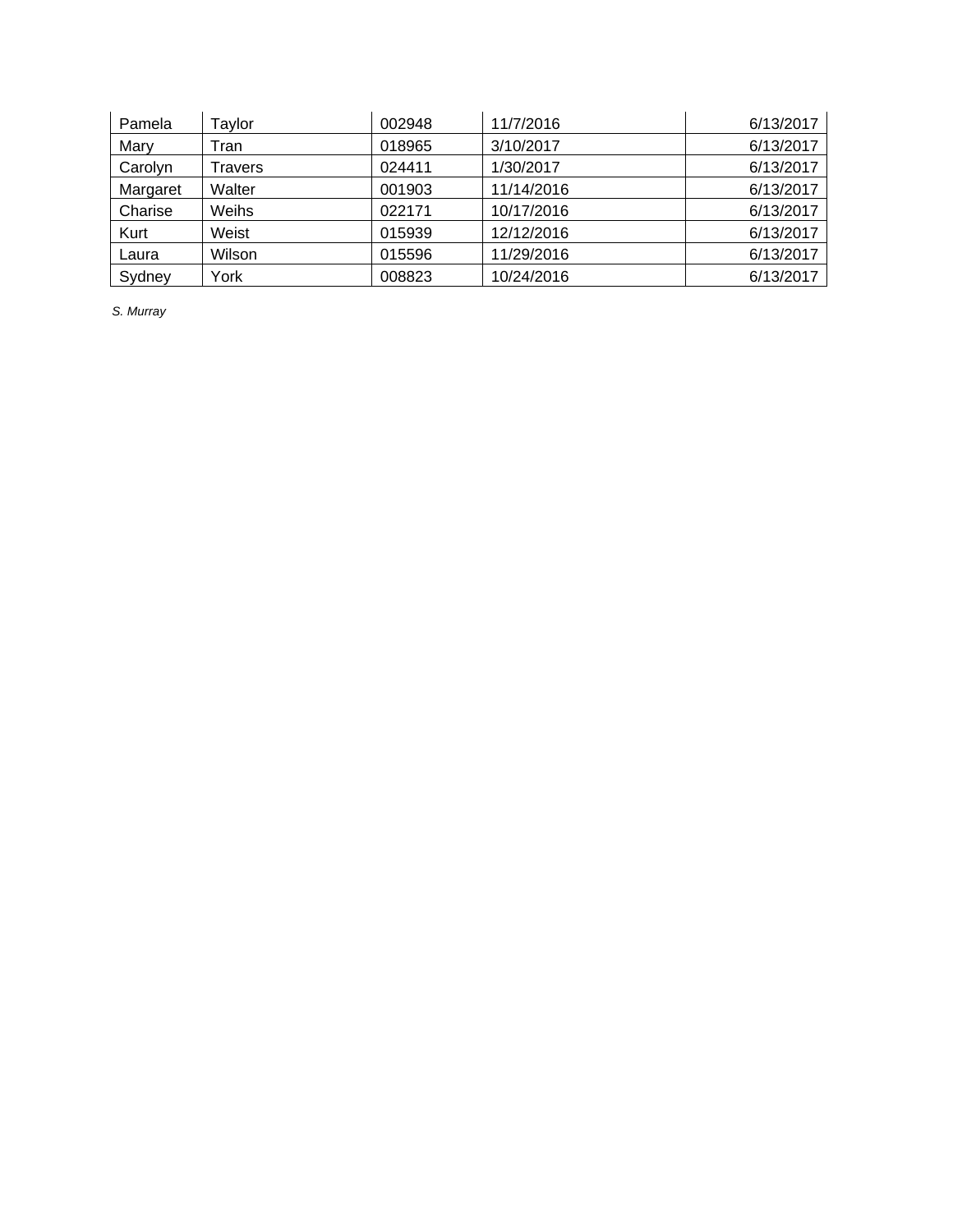#### Election of Second Year Probationary Teachers

### **RECITAL**

On the advice of the Chief Human Resources Officer, the Superintendent recommends that the teacher listed below be elected as a Second Year Probationary Teacher.

### **RESOLUTION**

The Board of Education accepts the Superintendent's recommendation and by this resolution hereby elects as a Second Year Probationary teacher for the 2017-2018 school year the following person, subject to the employment terms and conditions contained in the standard form contract approved by the legal counsel for the District.

| Last    | <b>First</b> |  |
|---------|--------------|--|
| Kendall | Megan        |  |

*S. Murray*

## **RESOLUTION No. 5444**

## Recommended Decision to Rescind Election of First Year Probationary Teachers (Full-Time) of Employees Celina Arellano Almaguer, Lorena Rodriguez Poza, and Melissa Schatz-Miller.

On November 09, 2016, by resolution 5350, the Board of Education approved the Election of First Year Probationary Teachers (Full-Time) of Employee Celina Arellano Almaguer, Lorena Rodriguez Poza, and Melissa Schatz-Miller. Because it was subsequently determined that these employee's should have been elected as a Temporary Teachers, Employee Celina Arellano Almaguer, Lorena Rodriguez Poza, and Melissa Schatz-Miller are removed from the Election of First Year Probationary Teachers (Full-Time) list.

*S. Murray*

## **RESOLUTION No. 5445**

### Rescind Election of Third Year Probationary Administrator for Employee Robert Cantwell

On March 7, 2017, by Resolution No. 5404, the Board of Education approved the Election of Third Year Probationary Administrator of Employee Robert Cantwell. Because it was subsequently determined that employee was incorrectly placed as a First Year Probationary Administrator for a second year in 2015, Employee Robert Cantwell is removed from the Election of Third Year Probationary Administrators List.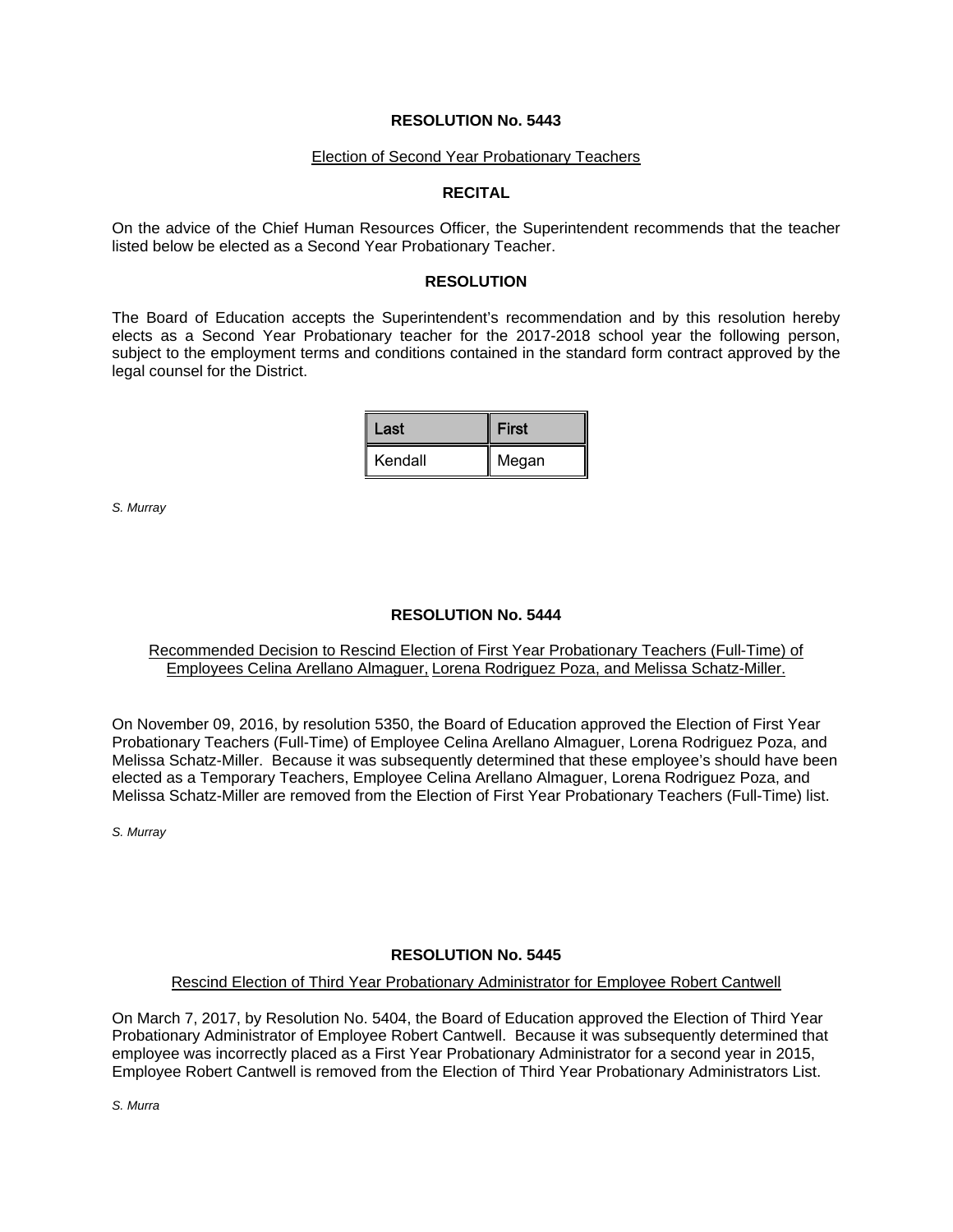#### Election of Contract Administrators

#### **RECITAL**

On the advice of the Chief Human Resources Officer, the Superintendent recommends the following probationary administrator who has been employed as a regularly appointed administrator for three successive school years is elected as a Contract Administrator.

### **RESOLUTION**

The Board of Education accepts the Superintendent's recommendation and by this resolution hereby elects the following person as Contract Administrator and extends the employment contract of the following persons until June 2020, subject, according to the employment terms and conditions set out in the standard District contract.

| Last     | <b>First</b> |
|----------|--------------|
| Cantwell | Robert       |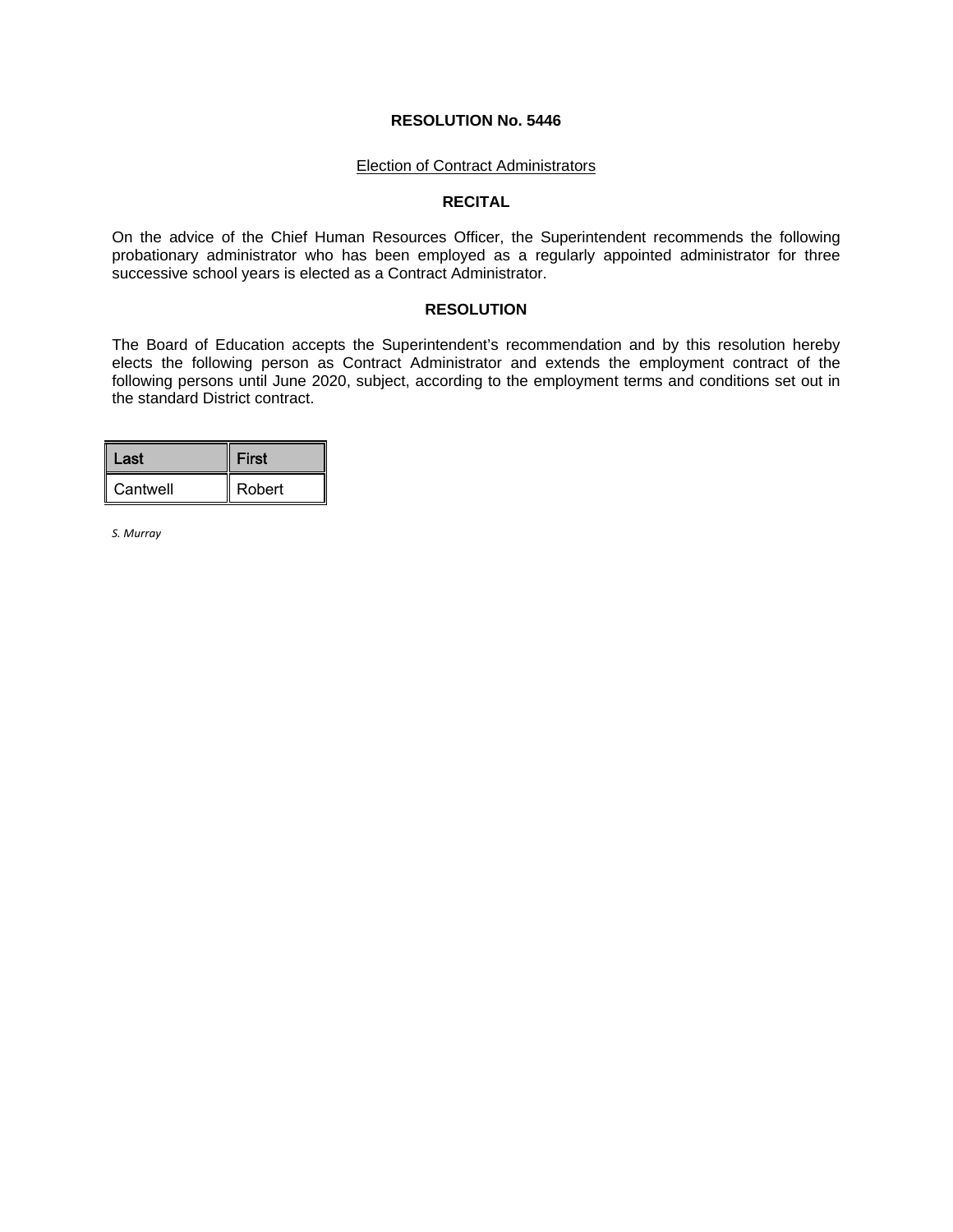### Other Matters Requiring Board Approval

The Interim Superintendent RECOMMENDED adoption of the following items:

### Numbers 5447 through 5451 (Number 5449 WITHDRAWN)

During the Committee of the Whole, Director Anthony moved and Director Knowles seconded the motion to adopt Resolution 5447. The motion was put to a voice vote and passed unanimously (5-yes, 0-no), with Directors Esparza Brown and Koehler absent, and Student Representative Bradley voting yes, unofficial.

Director Anthony moved and Director Rosen seconded the motion to adopt Resolutions 5448 and 5450. The motion was put to a voice vote and passed unanimously (5-yes, 0-no), with Directors Esparza Brown and Koehler absent, and Student Representative Bradley voting yes, unofficial.

During the Committee of the Whole, Director Anthony moved and Director Knowles seconded the motion to adopt Resolution 5451. The motion was put to a voice vote and passed by a vote of 4-1 (4-yes, 1-no [Rosen]), with Directors Esparza Brown and Koehler absent, and Student Representative Bradley voting yes, unofficial.

 Director Knowles moved and Director Buel seconded the motion to amend Resolution 5451 by adding the following language to Resolution 3: " ….working draft of the Middle Grades Framework and following completion of that Framework, to open Roseway Heights and ……". The motion was put to a voice vote and passed unanimously (5-0).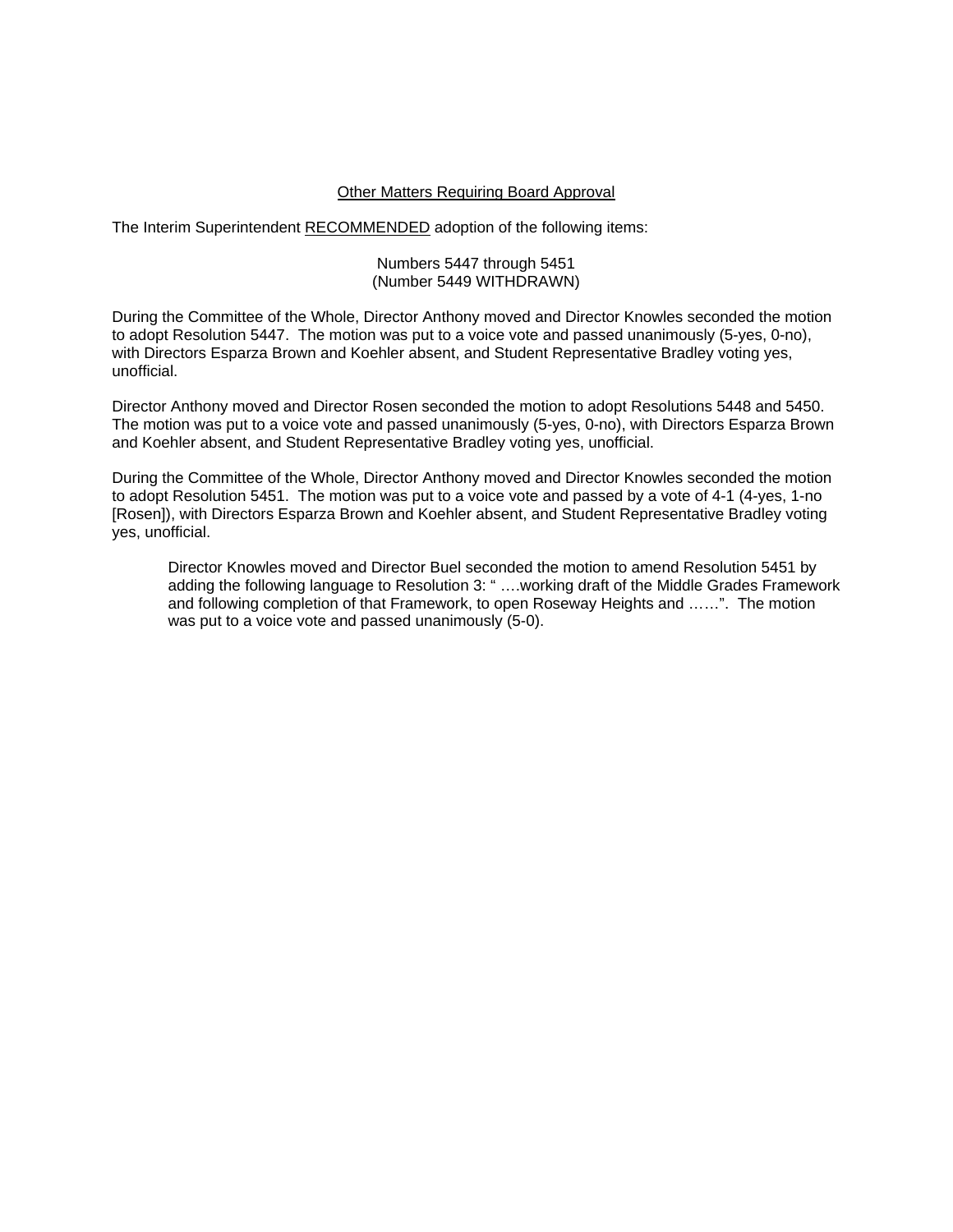### Revision of Contingency and Reserves Policy

# **RECITALS**

- A. On April 8, 2002 the Board of Education ("Board") adopted Board Policy 8.10.025 addressing Contingency and Reserve levels for the General Fund. The policy, as adopted, addresses the establishment of contingencies and reserves under ORS 294.388.
- B. This revision revises language to establish this minimum target of a 5% operating contingency in the general fund by June 30, 2020 and 10% operating contingency in the general fund by June 30, 2025.
- C. On March 14, 2017 the Community Budget Review Committee ("CBRC") presented the first reading of the revised policy to the Board.

# **RESOLUTION**

The Board approves the revisions to Board Policy 8.10.025 Contingencies and Reserves.

*R. Dutcher*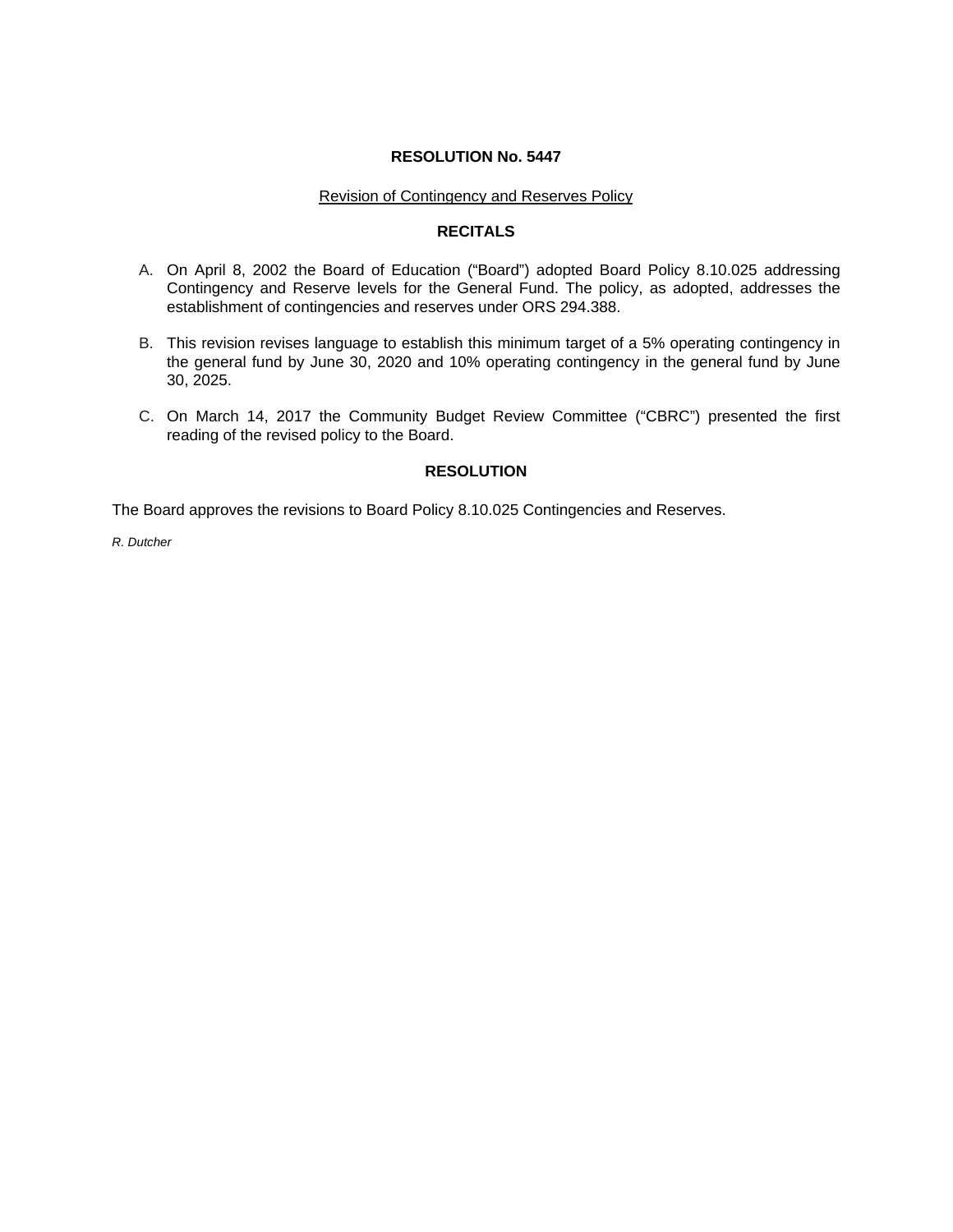### Students Requesting Exemption from PE State Requirement

## **RECITALS**

- A. In accordance with OAR 581-022-1910, Portland Public Schools may excuse students from a state required program or learning activity, where necessary, to accommodate students' disabilities or religious beliefs:
- B. Approval of the exemption shall be based upon and shall include:
	- 1) A written request from the student's parent or guardian or the student, if that student is 18 years of age or older or a legally emancipated minor, listing the reasons for the request and a proposed alternative for an individualized learning activity which substitutes for the period of time exempt from the program and meets the goals of the learning activity or course being exempt;
	- 2) An evaluation of the request and approval by appropriate school personnel (the alternative should be consistent with the student's educational progress and career goals as described in OARs 581-022-1670 and 581-022-1510).
- C. Following approval by Portland Public Schools Board of Education, and upon completion of the alternative, credit shall be granted to the student.

## **RESOLUTION**

- 1. Be it resolved that the Board of Education approves nine Portland Public Schools high school students to be granted exemption from the state PE requirement.
- 2. In accordance with OAR 581-022-1910, all students have a physician statement that documents their specific physical limitation as it relates to this requirement, as well as a written state of agreement from their parent/guardian. All students will replace the PE credit requirement with alternative coursework as required.

*A. Lopez*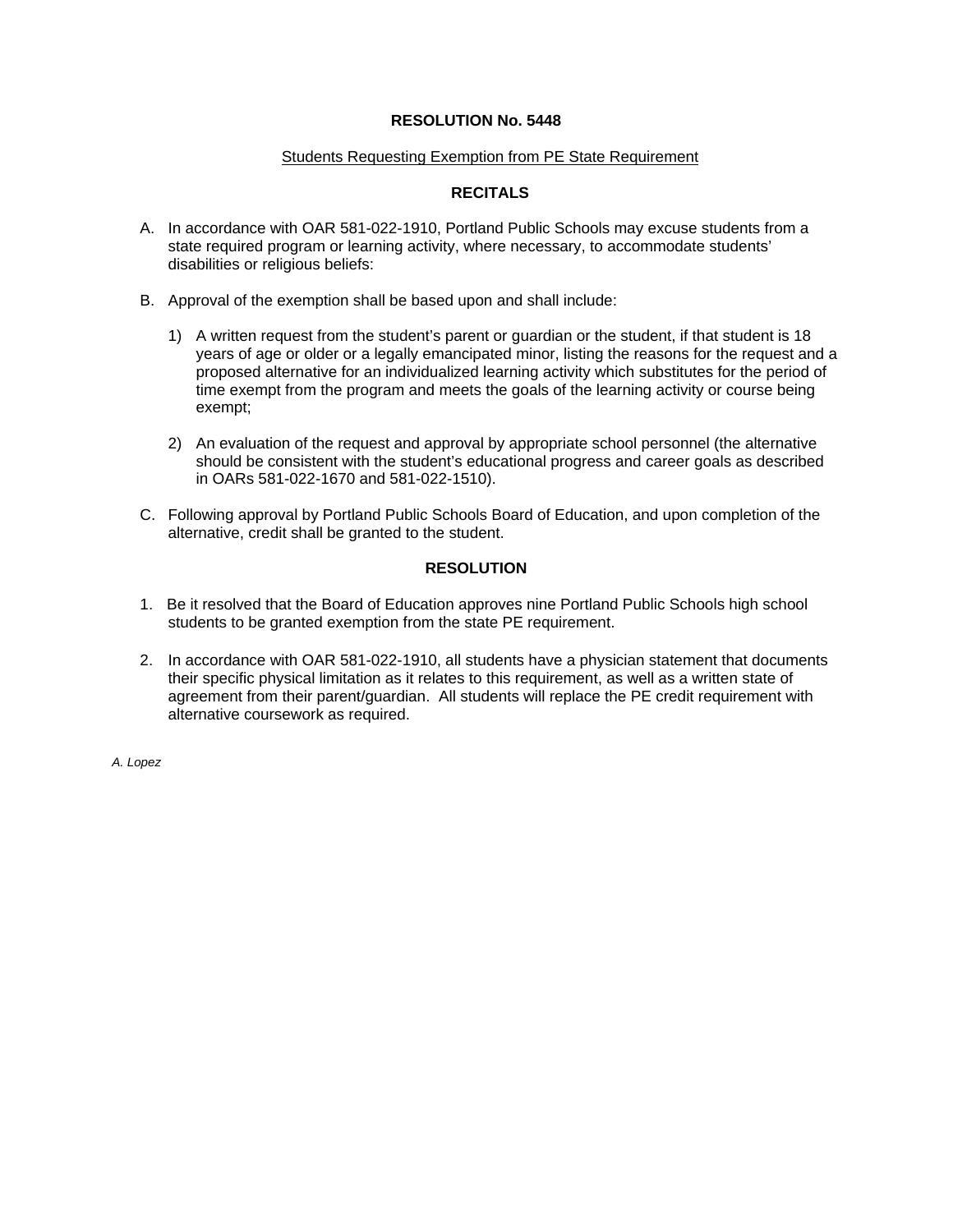## **WITHDRAWN**

# **RESOLUTION No. 5450**

## **Minutes**

The following minutes are offered for adoption:

March 14 and 21, 2017